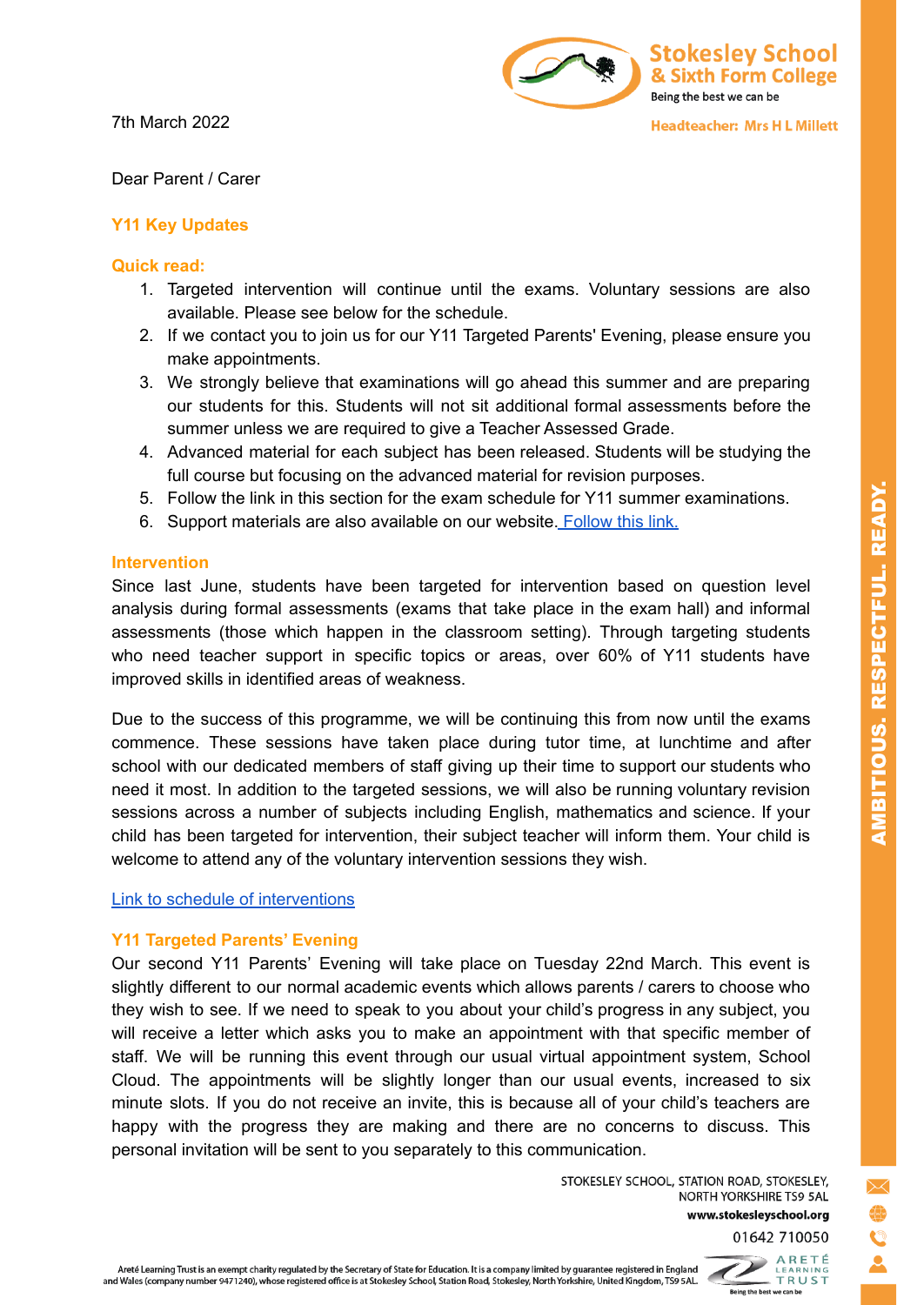

#### **Headteacher: Mrs H L Millett**

## **Examinations**

Our contingency plan was designed to run cohesively alongside our preparation for examinations, minimising unnecessary assessments and workload, supporting both our student and staff well-being. Therefore, we do not intend for Y11 to sit any more formal examinations prior to the summer unless we are informed by the government that summer exams are cancelled. Only in that instant would we then complete a final set to enable us to give each student a Teacher Assessed Grade.

#### **Advance Information**

For us, the most important element of this year is to ensure students have as much access as possible to quality first teaching with their subject teachers. Removing any unnecessary examinations allows for this to be our focus and also enables students to complete all of the course content for each subject. This will best prepare them for the next steps in their studies.

The advanced information which each subject has released varies from subject to subject and within different exam boards. This advanced information is intended to support revision as we and your child will know that questions on the topics released in advance will appear in the summer examinations. We do not intend to focus on only the advanced information as all other course content could still appear on the exams and will be vital for them as they move onto the next stage of their education. All of our teaching staff are fully apprised of the advanced information for their subjects. They will be advising our students what to revise in line with the information which has been released. This information is in the public domain.

For information from Pearson/Edexcel follow this link: <https://qualifications.pearson.com/en/campaigns/summer-2022-support.html>

For information from AQA follow this link: <https://www.aqa.org.uk/2022-exam-changes>

#### For information from OCR follow this link:

[https://www.ocr.org.uk/administration/support-and-tools/siu/summer-2022-advance-info-6405](https://www.ocr.org.uk/administration/support-and-tools/siu/summer-2022-advance-info-640557/) [57/](https://www.ocr.org.uk/administration/support-and-tools/siu/summer-2022-advance-info-640557/)

## **Exam Schedule**

The summer exam session is slightly longer than usual to enable the exam boards to space out the exams for each subject. The rationale behind this was to support in a situation where, if a child had to be absent due to covid, they would be able to sit enough of the course to be awarded a grade. We are currently waiting to hear the details of exactly how this system will be implemented or if it will be used at all. The dates of the examinations will not change. Although a contingency week has been added at the end of the session in case it needs to be used. Currently, the grade awarded would be based on the examination already sat. When we receive further information in relation to special consideration and how it will work for this year, I will write to you again. I have attached a timetable for the Y11 examinations so you are aware of the dates as well as your child.

> STOKESLEY SCHOOL, STATION ROAD, STOKESLEY, NORTH YORKSHIRE TS9 5AL www.stokesleyschool.org



AMBITIOUS. RESPECTFUL. READY.